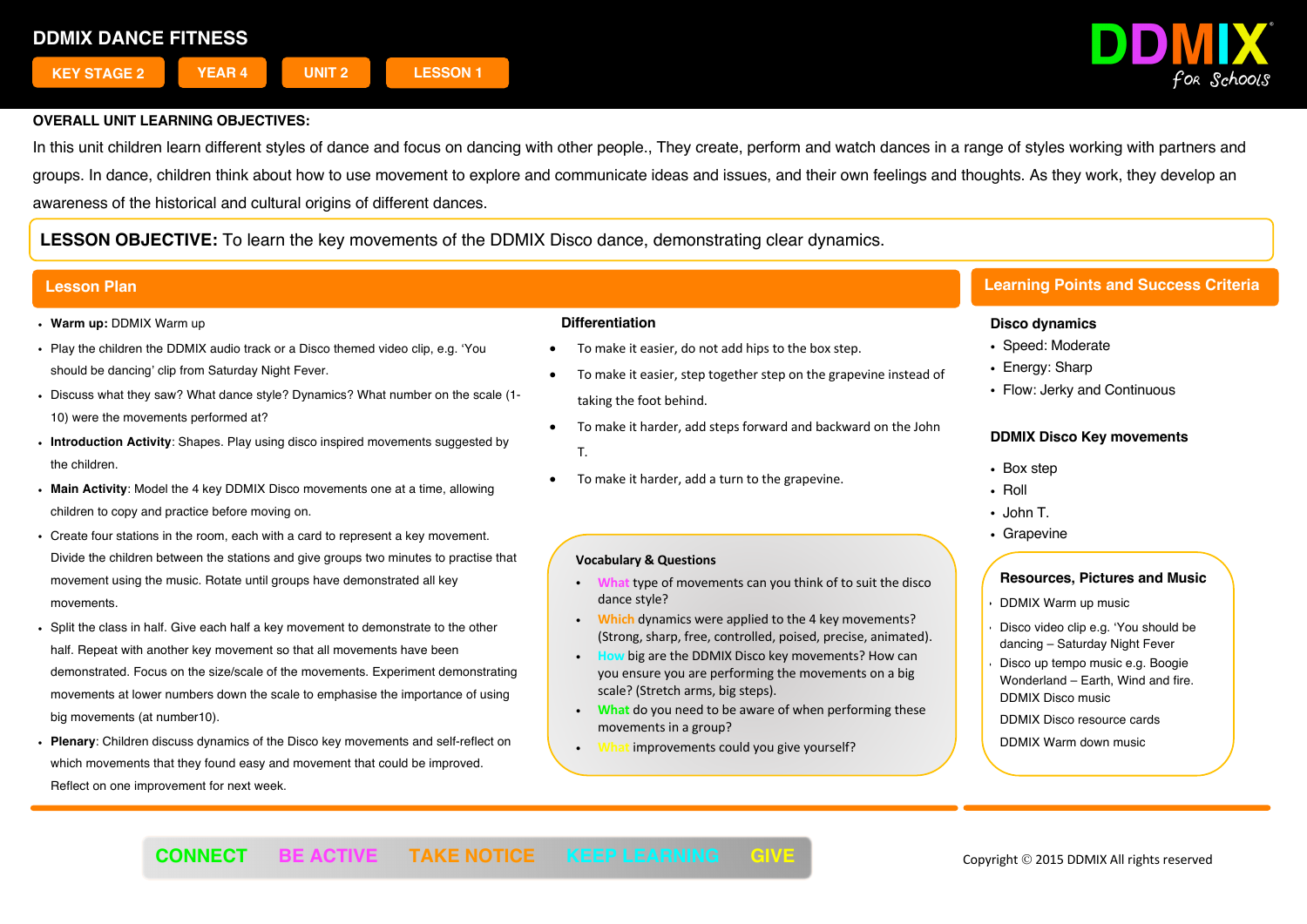

In this unit children learn different styles of dance and focus on dancing with other people.. They create, perform and watch dances in a range of styles working with partners and groups. In dance, children think about how to use movement to explore and communicate ideas and issues, and their own feelings and thoughts. As they work, they develop an awareness of the historical and cultural origins of different dances.

**LESSON OBJECTIVE:** Explore simple canon using disco movements.

- ! **Warm up:** DDMIX Warm up
- ! **Introduction Activity**: **Canon game.** Play to introduce simple canon
- . Recap the four key movements of the DDMIX Disco dance. Teacher plays music whilst children demonstrate.
- . Link the key movements to form a dance. Give children time to practice.
- ! **Main Activity**: Split the children into groups of four. Ask the children to pick one key movement and apply a simple canon to it. This can be done by numbering the children 1- 4 in their groups. E.g. Using the John T;

Dancer 1 demonstrates the first John T,

Followed by Dancer 2

Followed by Dancer 3

And finally, Dancer 4. This canon is called simple canon. All dancers must remain till whilst each dancer performs.

- Give children time to practice.
- ! Pair groups together to allow them to watch one another's performance. Feedback on their use of canon: What was successful and what could be improved?
- ! Allow children to practice again to refine their performance based on their feedback.
- . Change groups so that the children perform to a new group.
- ! **Plenary**: Children discuss what canon is and how they used it in their performances.
- ! **Cool down**: DDMIX Warm down

#### **Differentiation**

- To make it harder, change the order of dancers for the canon
- To make it easier, count each child in and use the box step.
- To make it harder, apply canon to an additional key movement

# **Lesson Plan Learning Points and Success Criteria**

### **Simple canon**

- Set an order for each dancer to perform
- . Dancers not performing remain still whilst group members perform
- Movement is danced in succession
- . Movement is danced to music

### **Vocabulary & Questions**

- ! **What** is the order of key movements in the disco dance?
- **What** is a simple canon? (One movement or phrase which can be performed in succession by dancers in a strict order).
- **Can you make the simple canon clearer? (Dancers** stand still whilst each dancer performs their movement phrase).
- ! **Which** key movement did your group choose to create a simple canon? Why?
- the performing group demonstrate a simple canon clearly? How could they improve it?

I

- ! DDMIX Warm up music
- Disco video clip e.g. 'You should be dancing – Saturday Night Fever
- Disco up tempo music e.g. Boogie Wonderland – Earth, Wind and fire. DDMIX Disco music
- DDMIX Disco resource cards
- DDMIX Warm down music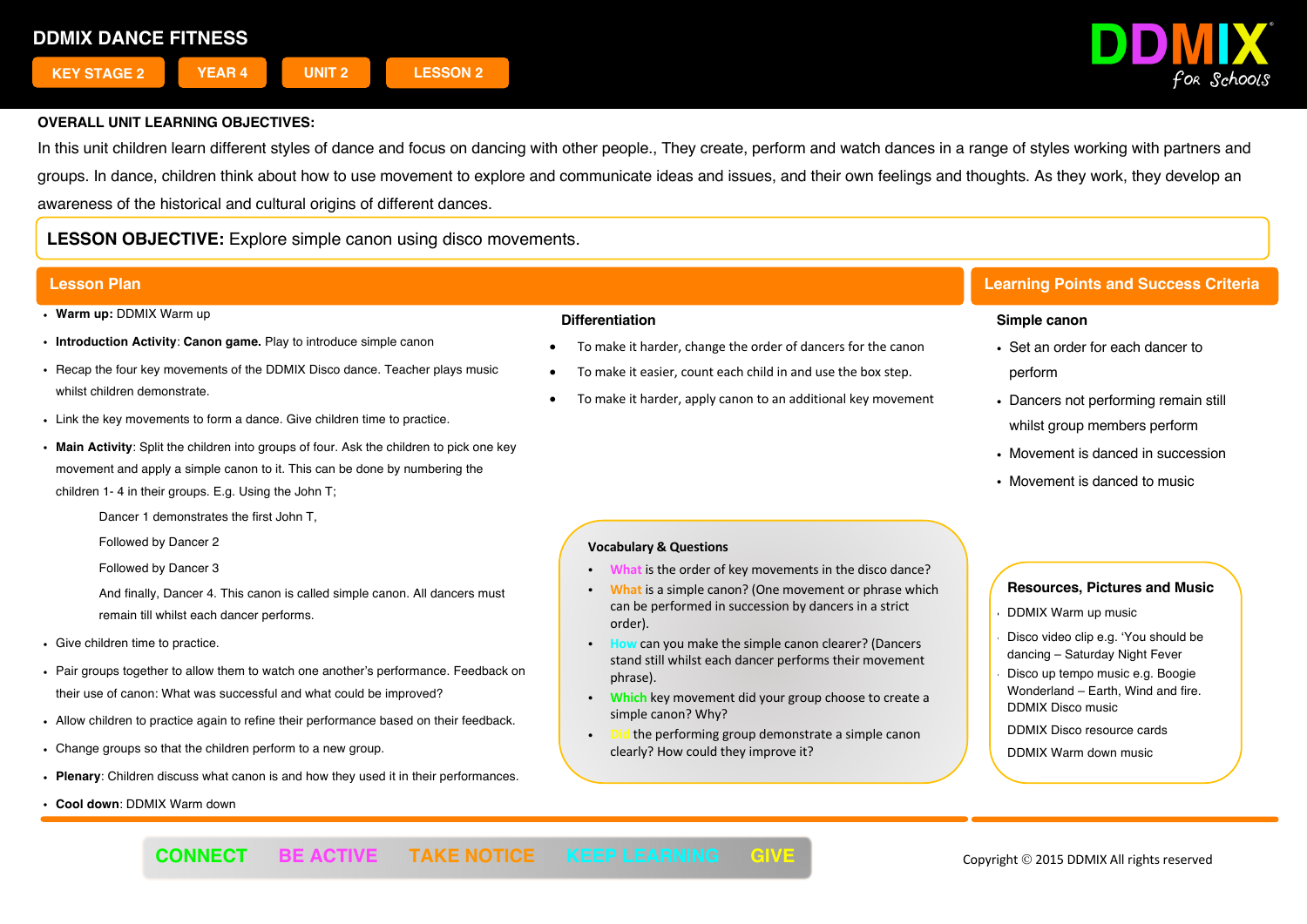

In this unit children learn different styles of dance and focus on dancing with other people. They create, perform and watch dances in a range of styles working with partners and groups. In dance, children think about how to use movement to explore and communicate ideas and issues, and their own feelings and thoughts. As they work, they develop an awareness of the historical and cultural origins of different dances.

**LESSON OBJECTIVE:** Apply cumulative canon and unison to a disco dance.

- ! **Warm up:** DDMIX Warm up
- ! **Introduction Activity**: **Canon game**. Play game to introduce cumulative canon and unison.
- ! Recap the dance from the previous lesson*.* Pupils perform in the same groups.
- ! **Main Activity**: In their groups, children add cumulative canon to one key movement of their choice. Use pupils to demonstrate an example. Children practise.
- . Pair groups together and ask groups to feedback on cumulative canon. What was successful and what could be improved? Where all dancers starting at the correct time/on the correct count?
- . Discuss performing un unison. Ask the children to apply cumulative canon and unison to their dance.
- . Allow the children to practise. Perform to another group.
- ! **Plenary**: Children discuss cumulative canon and unison. Focus on whether dancers are performing at the same time when the groups added their canons? Are the dancers working together when they use unison? Are they dancing at the same time?
- ! **Cool dow**n: DDMIX Warm down

### **Differentiation**

- To make it easier, count each child in. Repeat box step using cumulative canon.
- To make it harder, add simple and cumulative canons and focus on correct dynamics to all movements.

### **Vocabulary & Questions**

- ! **What** is the difference between cumulative canon and simple canon?
- **What** is unison?
- ! **How** could your group include a cumulative canon and unison in your disco dance sequence? Which key movement/s would work well?
- ! **When** you are still in your dance, how should you wait? (Stand smartly, in a pose etc.)

I

did you like about the group's choice of canon/unison? Was it clear?

# **Lesson Plan Learning Points and Success Criteria**

#### **Cumulative canon**

- ! Set an order for each dancer to perform
- Lead dancer performs
- Each dancer joins in until all dancers are dancing together in unison
- All finish together

#### **Unison**

- . All move at the same time
- All perform to the same beat
- All perform the same movements

- ! DDMIX Warm up music
- Disco video clip e.g. 'You should be dancing – Saturday Night Fever
- Disco up tempo music e.g. Boogie Wonderland – Earth, Wind and fire. DDMIX Disco music
- DDMIX Disco resource cards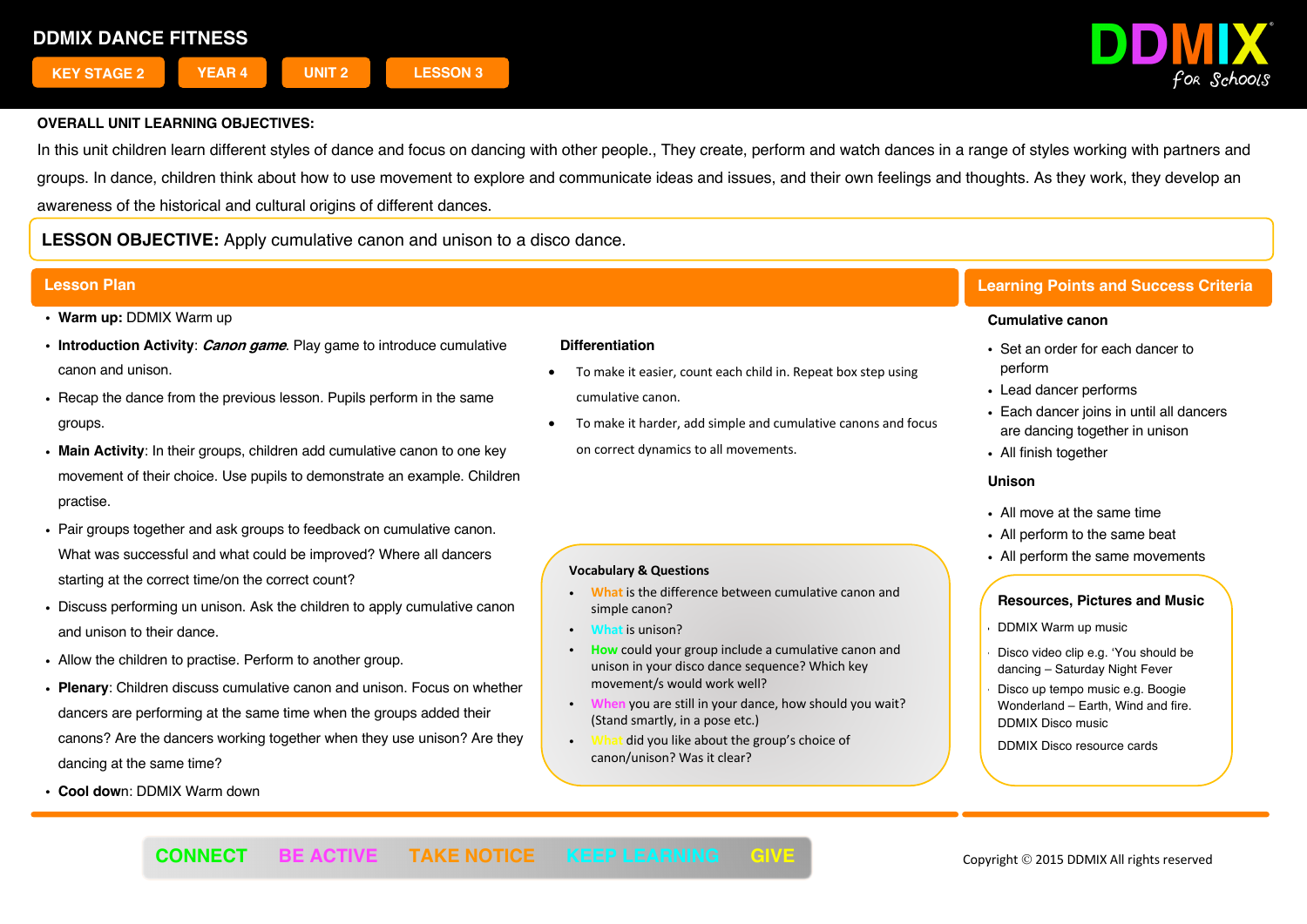

In this unit children learn different styles of dance and focus on dancing with other people.. They create, perform and watch dances in a range of styles working with partners and groups. In dance, children think about how to use movement to explore and communicate ideas and issues, and their own feelings and thoughts. As they work, they develop an awareness of the historical and cultural origins of different dances.

**LESSON OBJECTIVE:** Create a disco dance sequence inspired by visual stimuli.

- ! **Warm up:** DDMIX Warm up
- . Recap the disco dance movements from the previous week,
- ! **Introduction Activity**: **Volume game**. Play game using disco related movements/key movements.
- ! **Main Activity**: Set up four stations and place a disco picture at each station. Divide the children between the stations and give groups two minutes to explore movements using the following types of movement: Turns, jumps, movements focusing on their hands, movements focusing on their feet. Rotate until groups have explored with each picture.
- . Children pick one movement that they created from each picture. Demonstrate each movement for 8 counts. Allow the children time to practice each movement.
- . Link the four created movements to create a 32 count dance phrase. Ask the children to put these in an order and experiment with the order. Which order flows the best?
- . Children perform in two halves, staying in their groups. Each group take a turn to perform to the other half of the class. Children watch the groups and comment on what was successful and how sequences could be improved.
- ! **Plenary**: In groups, children discuss their sequences and how they created and chose and linked the movements for their sequence.
- ! **Cool down**: DDMIX Warm down

#### **Differentiation**

- To make it easier, create two 8 count phrases to repeat.
- To make it harder, combine two/three types of movement such as jump and turn.
- To make it harder add a canon.

### **Vocabulary & Questions**

- ! **Which** movements did you explore in the stations?
- How many counts should each movement last for?
- **the scale of movement, how big are the movements** in the disco dance? Does the new sequence show the same scale of movement?
- ! **How** did your group decide which movements to choose for your sequence? Did everyone share their ideas and thoughts?
- did you enjoy about the other group's performance? Could you suggest any improvements?

I

# **Lesson Plan Learning Points and Success Criteria**

### **Sequence**

- Establish movements using appropriate dynamics
- Put them in an order
- . Link together four movements in 8 count phrases (32 count total)

### **Group work**

- Communicate
- Respect other's ideas

! Areas of improvement

• Positive

- ! DDMIX Warm up music
- Disco video clip e.g. 'You should be dancing – Saturday Night Fever
- Disco up tempo music e.g. Boogie Wonderland – Earth, Wind and fire. DDMIX Disco music
- DDMIX Disco resource cards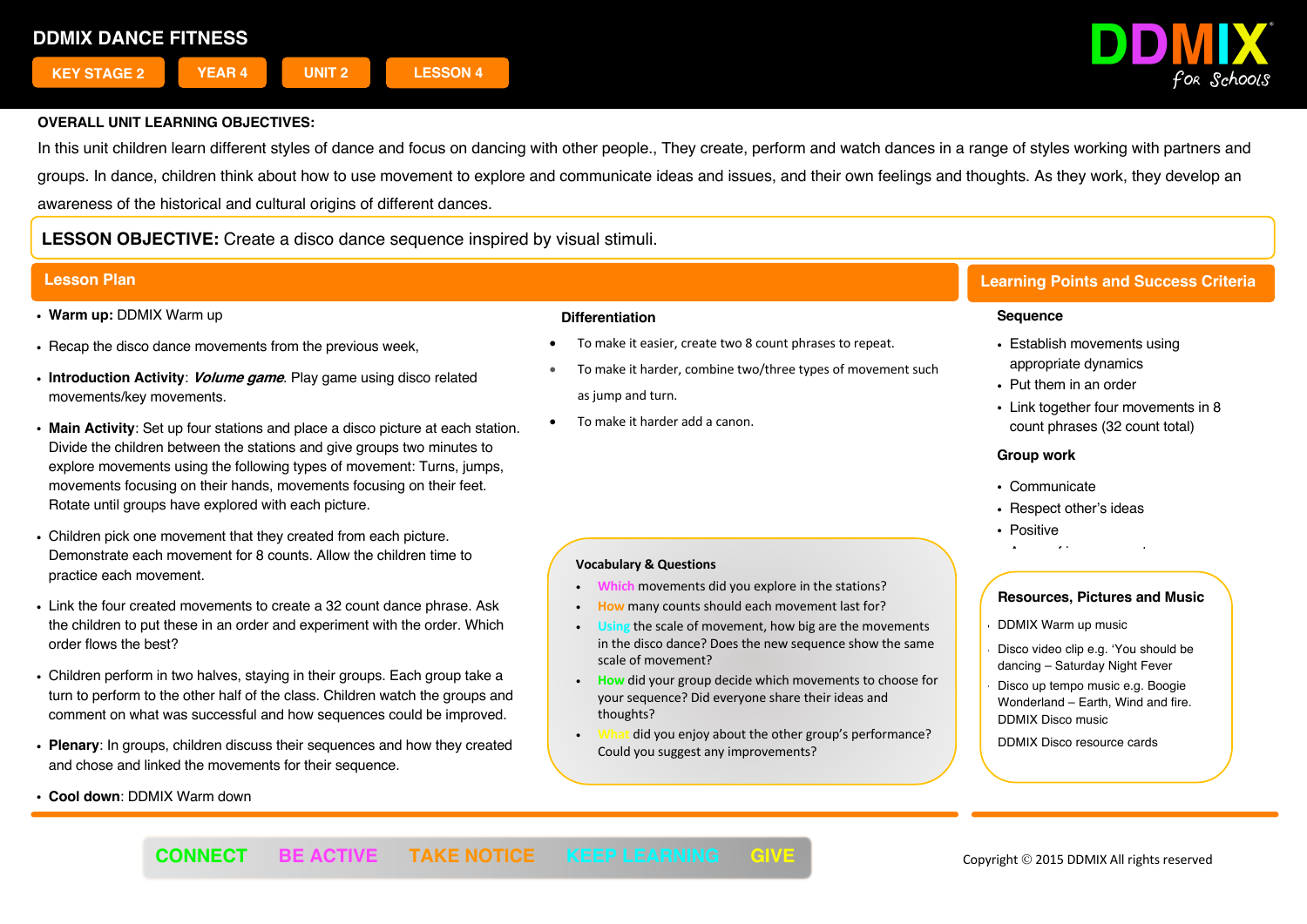

In this unit children learn different styles of dance and focus on dancing with other people.. They create, perform and watch dances in a range of styles working with partners and groups. In dance, children think about how to use movement to explore and communicate ideas and issues, and their own feelings and thoughts. As they work, they develop an awareness of the historical and cultural origins of different dances.

**LESSON OBJECTIVE:** Experiment with different levels, direction and group formations in a disco dance sequence.

- ! **Warm up:** DDMIX Warm up
- . Recap the disco dance from the previous lesson.
- . Discuss what different level are (low, medium, high).
- ! **Introduction Activity**: **Levels**. Play game asking the children to hold their own disco inspired positions.
- ! Give the children time to recap the disco sequences that they created in the previous lesson.
- ! **Main Activity**: Groups discuss how they could change the formation (shapes), directions and levels used in their sequence.
- ! Give the children time amend and practice their adapted sequences with the music. Encourage groups to experiment with different adaptations and choosing those that they feel best suit the sequence.
- ! Perform sequences to another group to allow for peer assessment.
- ! **Plenary:** Ask children to feedback on their own group sequences as well as others, identifying both strengths and areas of development.
- ! **Cool down:** DDMIX Warm down

#### **Differentiation**

- To make it easier, assist with change of Level and group formation.
- To make it harder, groups change all three choreographic devices during their sequence (level, direction, formation/shape)

### **Vocabulary & Questions**

- ! **Are** all your movements big and clear? How much energy does this need?
- ! **What** formations (shapes), levels and directions did you see in the group's performance?
- ! **How** has your group changed the level and/or direction during the sequence?
- ! **Can** everybody in the group be seen by the audience in the chosen group formation? Is there space to dance?
- **vou identify strengths or improvements in another** group's performance that you think could help your group?

# **Lesson Plan Learning Points and Success Criteria**

### **Dance sequence**

- Level (high, medium, low)
- Direction
- Dance in a group formation (shape)

## **Group work**

- ! Communicate
- Respect other's ideas
- . Positive
- Areas of improvement

# **Resources, Pictures and Music**

- ! DDMIX Warm up music
- Disco video clip e.g. 'You should be dancing – Saturday Night Fever
- Disco up tempo music e.g. Boogie Wonderland – Earth, Wind and fire. DDMIX Disco music
- DDMIX Disco resource cards

Ī